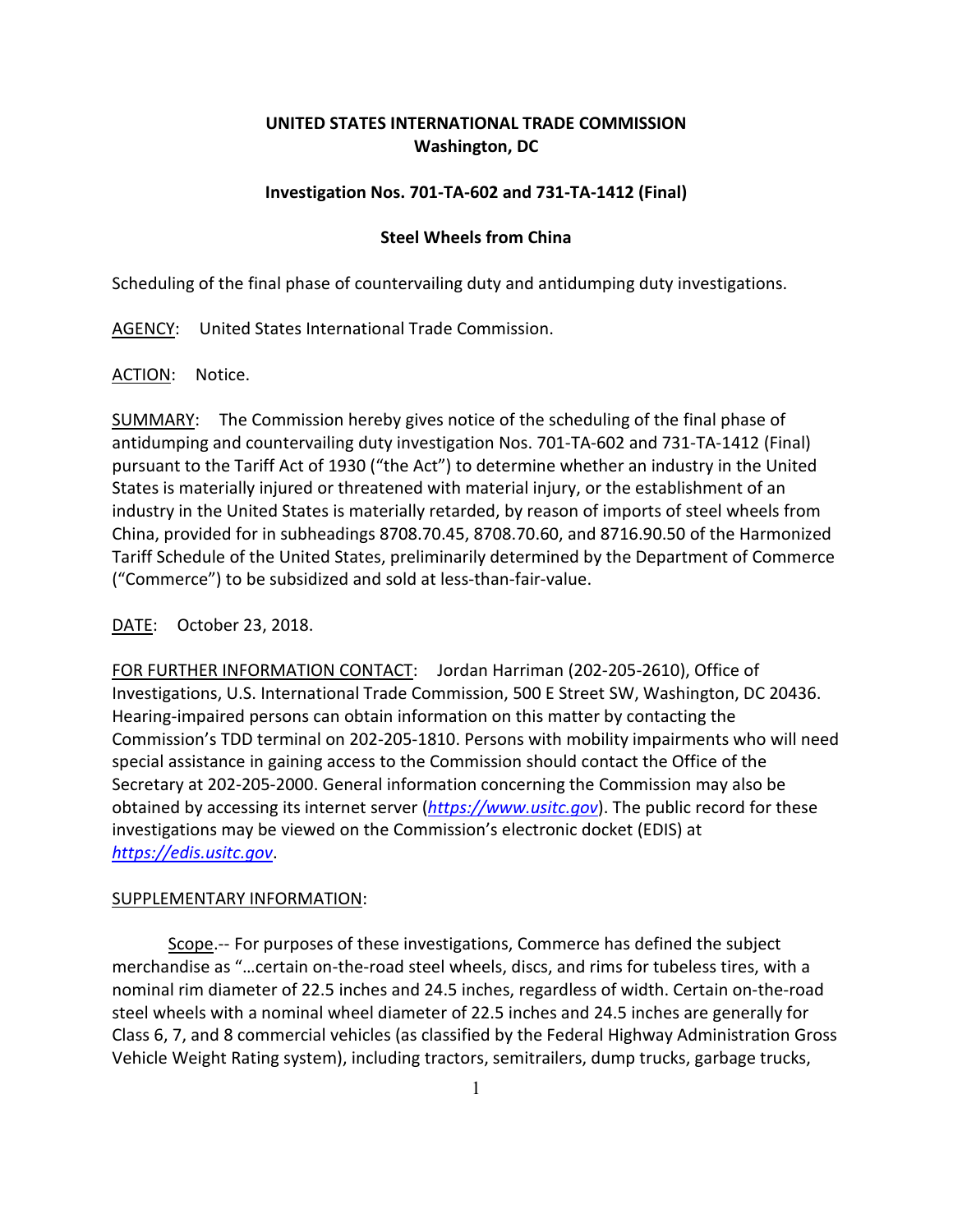concrete mixers, and buses, and are the current standard wheel diameters for such applications. The standard widths of certain on-the-road steel wheels are 7.5 inches, 8.25 inches, and 9.0 inches, but all certain on-the-road steel wheels, regardless of width, are covered by the scope. While 22.5 inches and 24.5 inches are standard wheel sizes used by Class 6, 7, and 8 commercial vehicles, the scope covers sizes that may be adopted in the future for Class 6, 7, and 8 commercial vehicles. The scope includes certain on-the-road steel wheels with either a "hub-piloted" or "stud-piloted" mounting configuration, and includes rims and discs for such wheels, whether imported as an assembly or separately. The scope includes certain on-the-road steel wheels, discs, and rims, of carbon and/or alloy steel composition, whether cladded or not cladded, whether finished or not finished, and whether coated or uncoated. All on-the-road wheels sold in the United States are subject to the requirements of the National Highway Traffic Safety Administration and bear markings, such as the "DOT" symbol, indicating compliance with applicable motor vehicle standards. See 49 C.F.R. § 571.120. The scope includes certain on-the-road steel wheels imported with or without the required markings. Certain on-the-road steel wheels imported as an assembly with a tire mounted on the wheel and/or with a valve stem attached are included. However, if the certain on-the-road steel wheel is imported as an assembly with a tire mounted on the wheel and/or with a valve stem attached, the certain on-the-road steel wheel is covered by the scope, but the tire and/or valve stem is not covered by the scope. Excluded from the scope are: 1) steel wheels for tube-type tires that require a removable side ring; 2) aluminum wheels; 3) wheels where steel represents less than fifty percent of the product by weight; and 4) steel wheels that do not meet National Highway Traffic Safety Administration requirements, other than the rim marking requirements found in 49 C.F.R. § 571.120S5.2."

Background.--The final phase of these investigations is being scheduled pursuant to sections 705(b) and 731(b) of the Tariff Act of 1930 (19 U.S.C. 1671d(b) and 1673d(b)), as a result of affirmative preliminary determinations by the Commerce that certain benefits which constitute subsidies within the meaning of section 703 of the Act (19 U.S.C. 1671b) are being provided to manufacturers, producers, or exporters in China of steel wheels, and that such products are being sold in the United States at less than fair value within the meaning of section 733 of the Act (19 U.S.C. 1673b). The investigations were requested in petitions filed on March 27, 2018, by Accuride Corporation, Evansville, Indiana, and Maxion Wheels Akron LLC, Akron, Ohio.

For further information concerning the conduct of this phase of the investigations, hearing procedures, and rules of general application, consult the Commission's Rules of Practice and Procedure, part 201, subparts A and B (19 CFR part 201), and part 207, subparts A and C (19 CFR part 207).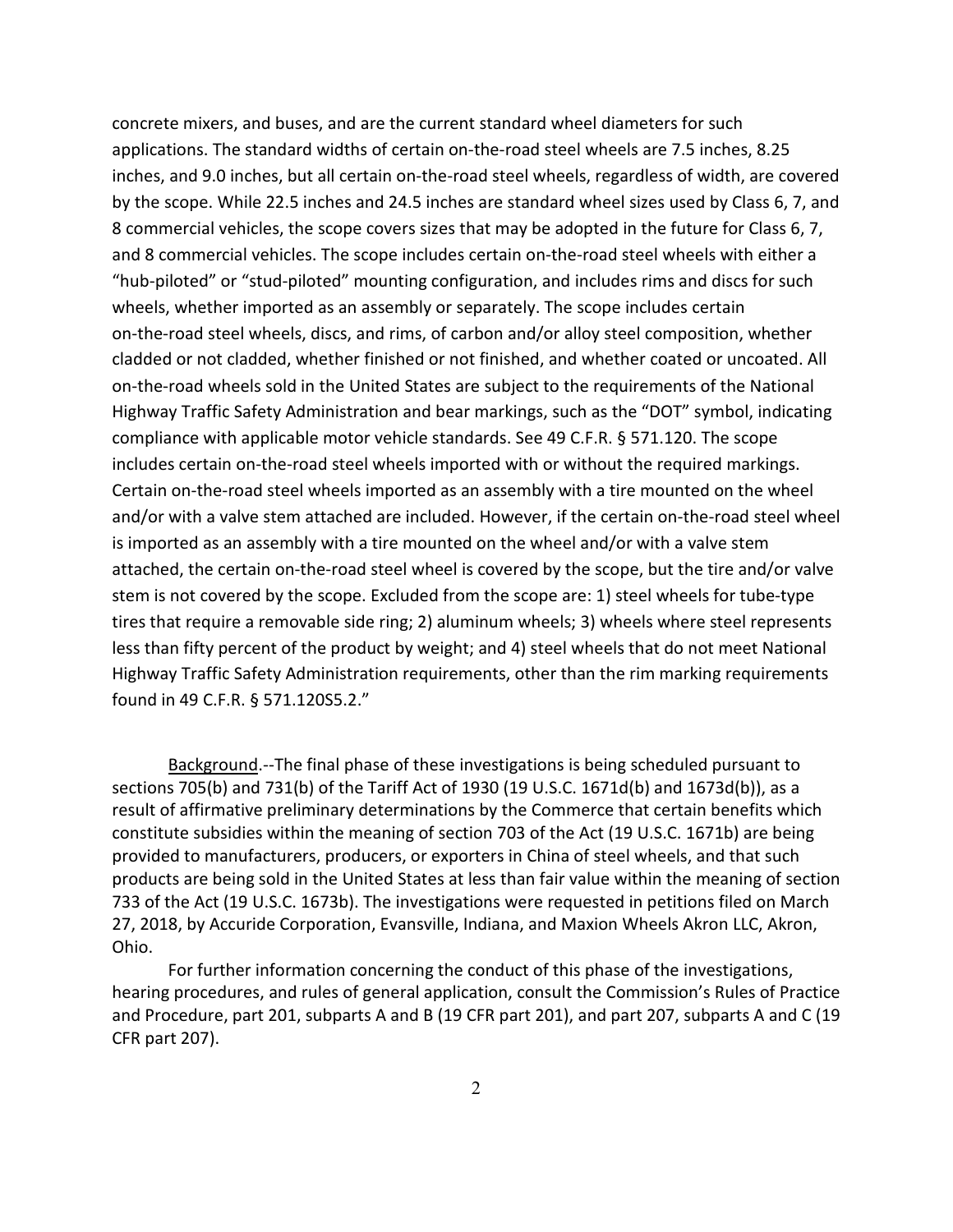Participation in the investigations and public service list.--Persons, including industrial users of the subject merchandise and, if the merchandise is sold at the retail level, representative consumer organizations, wishing to participate in the final phase of these investigations as parties must file an entry of appearance with the Secretary to the Commission, as provided in section 201.11 of the Commission's rules, no later than 21 days prior to the hearing date specified in this notice. A party that filed a notice of appearance during the preliminary phase of the investigations need not file an additional notice of appearance during this final phase. The Secretary will maintain a public service list containing the names and addresses of all persons, or their representatives, who are parties to the investigations.

Limited disclosure of business proprietary information (BPI) under an administrative protective order (APO) and BPI service list.--Pursuant to section 207.7(a) of the Commission's rules, the Secretary will make BPI gathered in the final phase of these investigations available to authorized applicants under the APO issued in the investigations, provided that the application is made no later than 21 days prior to the hearing date specified in this notice. Authorized applicants must represent interested parties, as defined by 19 U.S.C. 1677(9), who are parties to the investigations. A party granted access to BPI in the preliminary phase of the investigations need not reapply for such access. A separate service list will be maintained by the Secretary for those parties authorized to receive BPI under the APO.

Staff report.--The prehearing staff report in the final phase of these investigations will be placed in the nonpublic record on December 21, 2018, and a public version will be issued thereafter, pursuant to section 207.22 of the Commission's rules.

Hearing.--The Commission will hold a hearing in connection with the final phase of these investigations beginning at 9:30 a.m. on Tuesday, January 8, 2019, at the U.S. International Trade Commission Building. Requests to appear at the hearing should be filed in writing with the Secretary to the Commission on or before January 3, 2019. A nonparty who has testimony that may aid the Commission's deliberations may request permission to present a short statement at the hearing. All parties and nonparties desiring to appear at the hearing and make oral presentations should participate in a prehearing conference to be held on January 7, 2019, at the U.S. International Trade Commission Building, if deemed necessary. Oral testimony and written materials to be submitted at the public hearing are governed by sections 201.6(b)(2), 201.13(f), and 207.24 of the Commission's rules. Parties must submit any request to present a portion of their hearing testimony in camera no later than 7 business days prior to the date of the hearing.

Written submissions.--Each party who is an interested party shall submit a prehearing brief to the Commission. Prehearing briefs must conform with the provisions of section 207.23 of the Commission's rules; the deadline for filing is January 2, 2019. Parties may also file written testimony in connection with their presentation at the hearing, as provided in section 207.24 of the Commission's rules, and posthearing briefs, which must conform with the provisions of